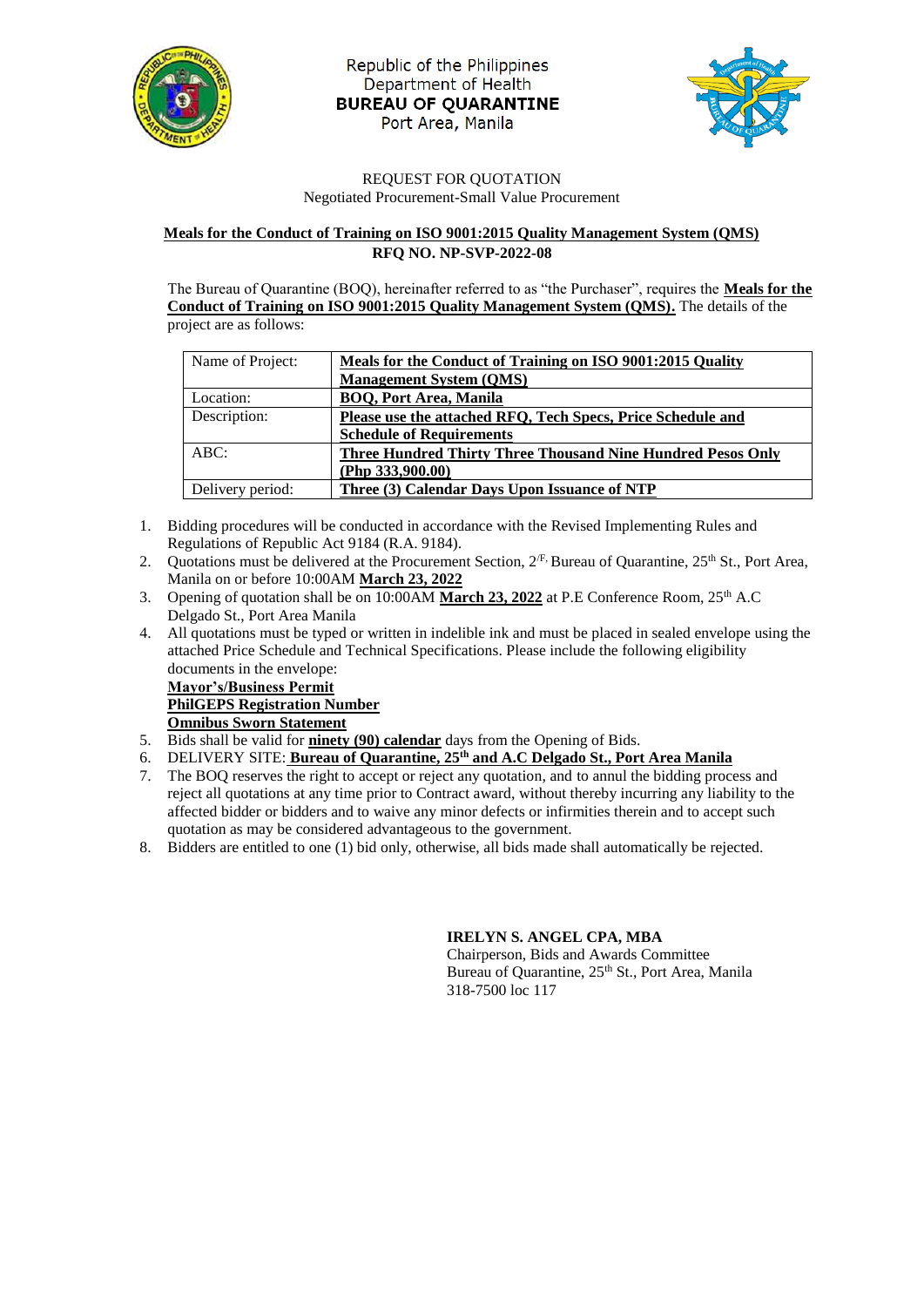### **TECHNICAL SPECIFICATIONS Meals for the Conduct Training on ISO 9001:2015 Quality Management System (QMS) RFQ NO. NP-SVP-2022-08**

| Item    | <b>Purchaser's Specifications</b>                                    | <b>Supplier's Specifications</b> |
|---------|----------------------------------------------------------------------|----------------------------------|
| $1$ lot | Meals for the Conduct Training on ISO 9001:2015 Quality              |                                  |
|         | <b>Management System (QMS)</b>                                       |                                  |
|         |                                                                      |                                  |
|         | Schedule of Trainings/Delivery:                                      |                                  |
|         | April 25-27, 2022 (92pax x 450) (x 3 days = 124,200.00)              |                                  |
|         | <b>AM Snack with Drinks</b>                                          |                                  |
|         | Classic breakfast (wheat or white bread toast; eggs any<br>$\bullet$ |                                  |
|         | style and bacon/ham)                                                 |                                  |
|         | Lunch with drinks                                                    |                                  |
|         | Beef kare-kare<br>$\bullet$                                          |                                  |
|         | Chicken inasal<br>٠                                                  |                                  |
|         | Lumpiang shanghai                                                    |                                  |
|         | Rice<br>$\bullet$                                                    |                                  |
|         | Fruit salad                                                          |                                  |
|         | PM Snack with drinks                                                 |                                  |
|         | Pancit canton                                                        |                                  |
|         | Ensaymada                                                            |                                  |
|         | April 26, 2022                                                       |                                  |
|         | AM Snack with drinks                                                 |                                  |
|         | Chicken sandwich (with veggies) and chips on the side<br>$\bullet$   |                                  |
|         | Lunch with drinks                                                    |                                  |
|         | Roast beef brisket<br>$\bullet$                                      |                                  |
|         | Bangus steak<br>٠                                                    |                                  |
|         | Chopsuey                                                             |                                  |
|         | Rice                                                                 |                                  |
|         | Buko pandan                                                          |                                  |
|         | PM Snack with drinks                                                 |                                  |
|         | Creamy pesto                                                         |                                  |
|         | Garlic bread<br>$\bullet$                                            |                                  |
|         | April 27, 2022                                                       |                                  |
|         | AM Snack with Drinks                                                 |                                  |
|         | Chicken wrap                                                         |                                  |
|         | Lunch with drinks                                                    |                                  |
|         | Shrimp tempura                                                       |                                  |
|         | Chicken teriyaki<br>$\bullet$                                        |                                  |
|         | Sauteed cabbage and beans                                            |                                  |
|         | Rice                                                                 |                                  |
|         | Mango delight                                                        |                                  |
|         | PM Snack with drinks                                                 |                                  |
|         | Sotanghon guisado                                                    |                                  |
|         | Dinner roll<br>$\bullet$                                             |                                  |
|         | May 26-27, 2022 (92pax x 450) (x 2days = 82,800.00)                  |                                  |
|         | AM Snack with drinks                                                 |                                  |
|         | Double bacon and egg muffin                                          |                                  |
|         | Lunch with drinks                                                    |                                  |
|         | Sisig bangus<br>$\bullet$                                            |                                  |
|         | Roast chicken<br>$\bullet$                                           |                                  |
|         | Creamy vegetable in coconut milk                                     |                                  |
|         | Rice                                                                 |                                  |
|         | Fresh mixed fruits                                                   |                                  |
|         | PM Snack with drinks                                                 |                                  |
|         | Sapin-sapin with latik<br>$\bullet$                                  |                                  |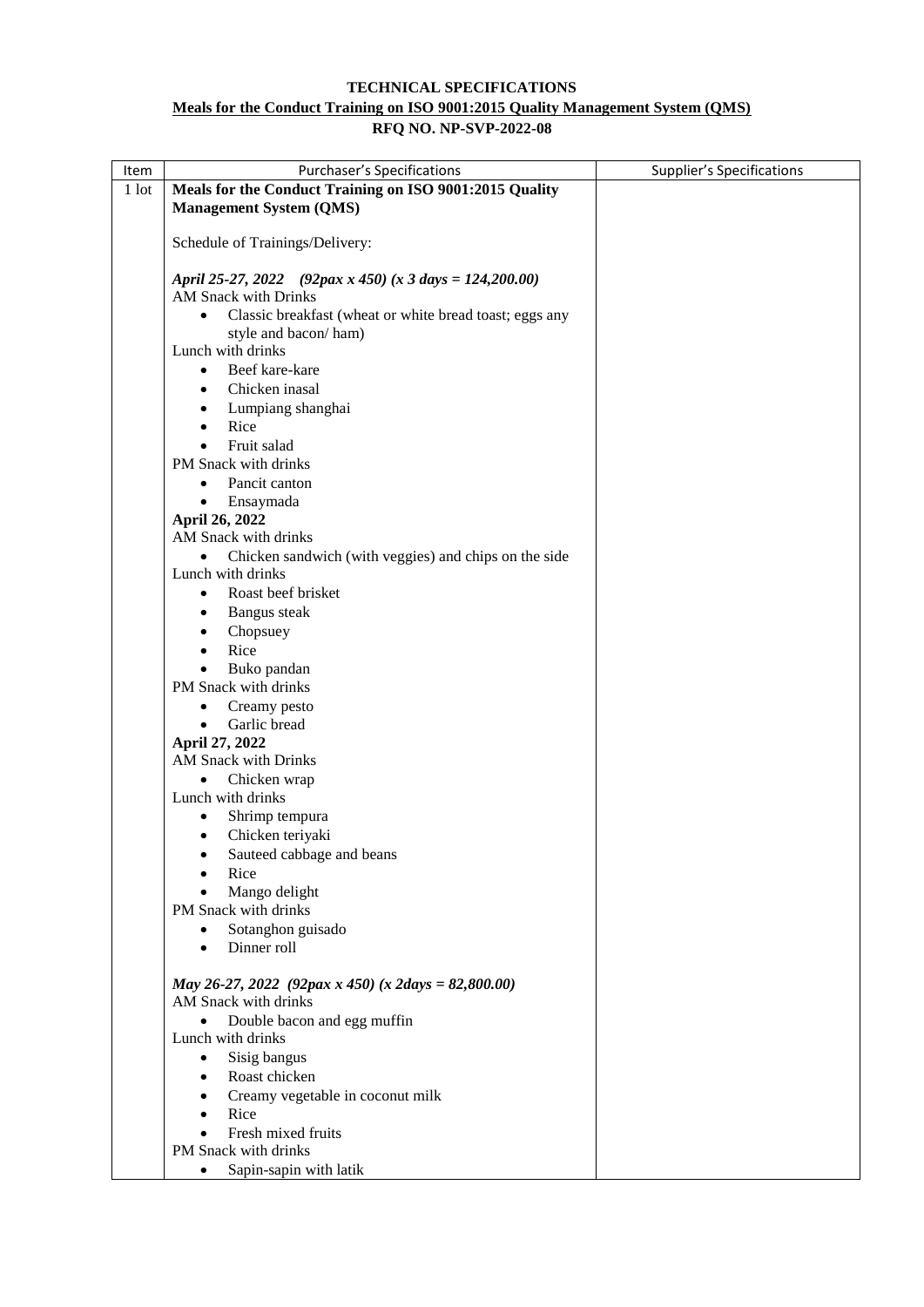| May 27, 2022                                       |  |
|----------------------------------------------------|--|
| AM Snack with drinks                               |  |
| Club sandwiches w/ fries<br>$\bullet$              |  |
| Lunch with drinks                                  |  |
| Beef with broccoli<br>$\bullet$                    |  |
| Chicken souvlaki<br>$\bullet$                      |  |
|                                                    |  |
| Stir-fry veggies<br>$\bullet$                      |  |
| Rice                                               |  |
| Buko salad<br>$\bullet$                            |  |
| PM Snack with Drinks                               |  |
| Creamy Carbonara<br>$\bullet$                      |  |
| Garlic butter bread<br>$\bullet$                   |  |
|                                                    |  |
|                                                    |  |
| June 1, 2022 (47 pax x 450) (x 1day = 21,150.00)   |  |
| AM Snack with drinks                               |  |
| French toast w/bacon and scramble egg<br>$\bullet$ |  |
| Lunch with drinks                                  |  |
| Fish fillet w/ tartar sauce<br>$\bullet$           |  |
| Beef salpicao<br>$\bullet$                         |  |
| Buttered corn and carrots<br>$\bullet$             |  |
| Rice                                               |  |
|                                                    |  |
| Mango tapioca<br>$\bullet$                         |  |
| <b>PM</b> Snack                                    |  |
| Bake lasagna<br>$\bullet$                          |  |
| Garlic bread<br>$\bullet$                          |  |
|                                                    |  |
| June 23, 2022 (47pax x 450) (x 1day= 21,150.00)    |  |
| AM Snack with drinks                               |  |
|                                                    |  |
| Chicken rice porridge (w/ boiled egg)<br>$\bullet$ |  |
| Lunch with drinks                                  |  |
| Sweet and sour fish<br>$\bullet$                   |  |
| Chicken cordon blue with aioli sauce<br>$\bullet$  |  |
| Stir-fry mixed veggies<br>$\bullet$                |  |
| Rice                                               |  |
| Buko pandan<br>$\bullet$                           |  |
| PM Snack with drinks                               |  |
|                                                    |  |
| Linguine marinara w/ meatballs<br>$\bullet$        |  |
| Garlic bread<br>$\bullet$                          |  |
| July 5-6, 2022 (47pax x 450) (x 2days=42,300.00)   |  |
| AM Snack with drinks                               |  |
| <b>BLT</b> Sandwich<br>$\bullet$                   |  |
| Lunch with drinks                                  |  |
| Sisig bangus<br>$\bullet$                          |  |
|                                                    |  |
| Roast chicken<br>$\bullet$                         |  |
| Creamy vegetable in coconut milk<br>٠              |  |
| Rice<br>٠                                          |  |
| Fresh mixed fruits<br>$\bullet$                    |  |
| PM Snack with drinks                               |  |
| Sotanghon guisado<br>$\bullet$                     |  |
| Puto<br>$\bullet$                                  |  |
|                                                    |  |
| <b>July 6, 2022</b>                                |  |
| AM Snack with drinks                               |  |
| Hamburger muffin w/ banana fritters                |  |
| Lunch with drinks                                  |  |
| Beef steak tagalog<br>$\bullet$                    |  |
| Chicken souvlaki<br>$\bullet$                      |  |
| Lumpiang sariwa<br>$\bullet$                       |  |
| Rice<br>$\bullet$                                  |  |
|                                                    |  |
| Plantain banana in caramel syrup with tapioca      |  |
| PM Snack with drinks                               |  |
| cassava cake                                       |  |
|                                                    |  |
|                                                    |  |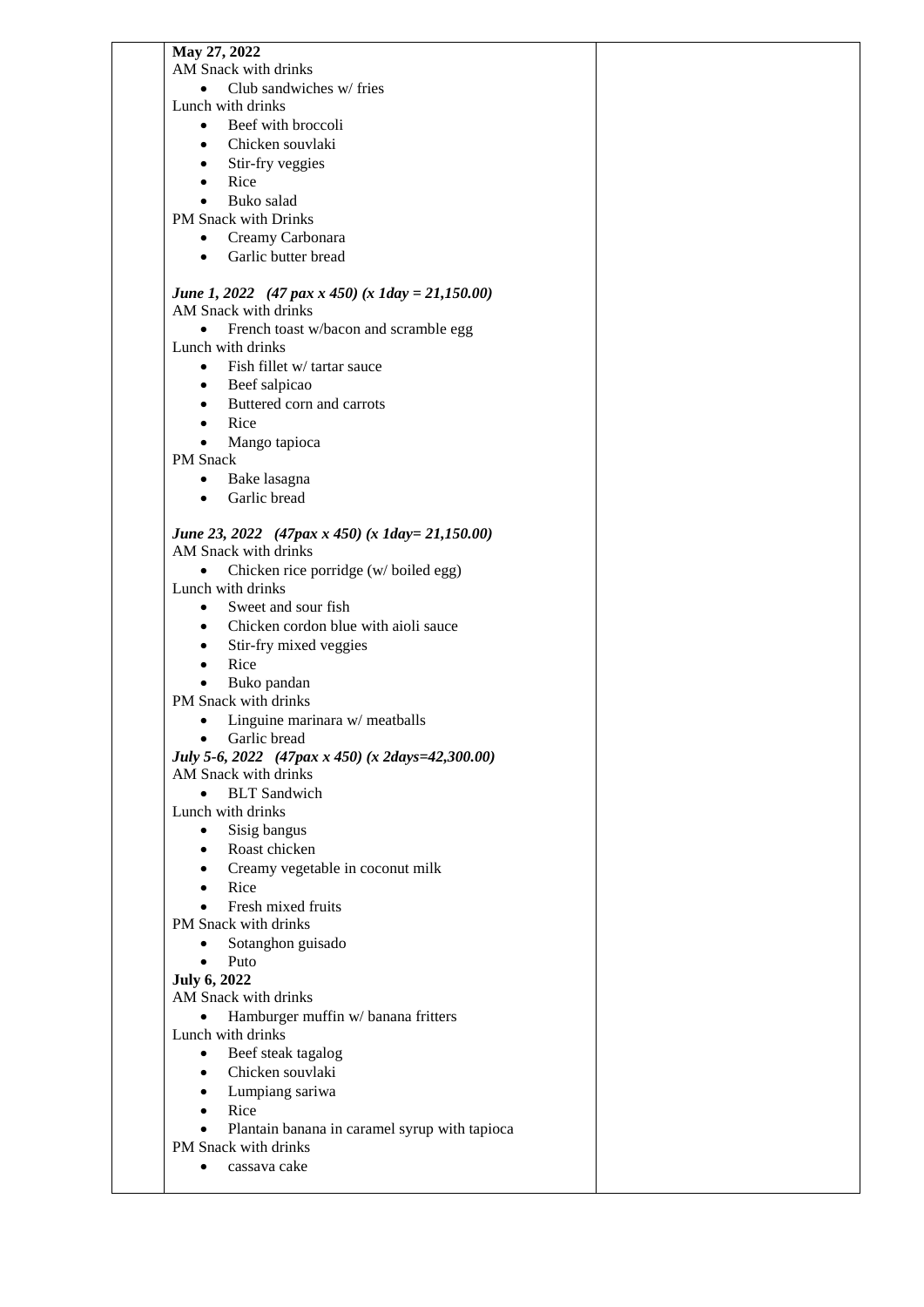| August 12, 2022 (47pax x 450) (x 1day= 21,150.00)                         |  |
|---------------------------------------------------------------------------|--|
| AM Snack with drinks                                                      |  |
| Bread toast w/ scrambled egg and luncheon meat on the<br>$\bullet$        |  |
| side                                                                      |  |
| Lunch with drinks                                                         |  |
| Roast beef w/ mushroom sauce<br>$\bullet$                                 |  |
| Chicken karaage<br>$\bullet$                                              |  |
| Vegetable spring rolls<br>$\bullet$                                       |  |
| Rice<br>$\bullet$                                                         |  |
| Creamy leche flan                                                         |  |
| PM Snack with drinks                                                      |  |
| Pasta aglio olio<br>$\bullet$                                             |  |
| Garlic bread<br>٠                                                         |  |
| September 22, 2022 (47pax x 450) (x 1day=21,150.00)                       |  |
| AM Snack with drinks                                                      |  |
| Longsilog (native longganisa) $w/$ sunny side up $\&$ garlic<br>$\bullet$ |  |
| fried rice                                                                |  |
| Lunch with drinks                                                         |  |
| Beef morcon<br>$\bullet$                                                  |  |
| Chicken tenders w/dip sauce<br>$\bullet$                                  |  |
| Stir-fry buttered vegetable<br>٠                                          |  |
| Rice<br>$\bullet$                                                         |  |
| Buko salad<br>$\bullet$                                                   |  |
| PM Snack with drinks                                                      |  |
| Baked macaroni<br>٠                                                       |  |
| Garlic buttered bread                                                     |  |
| Choice of drinks but not limited to the ff:                               |  |
| Pineapple juice<br>$\bullet$                                              |  |
| Orange juice<br>$\bullet$                                                 |  |
| Apple juice<br>$\bullet$                                                  |  |
| Calamansi juice<br>in can or bottle<br>$\bullet$                          |  |
| Lime juice<br>$\bullet$                                                   |  |
| Mango juice                                                               |  |
| Inclusion: with free-flowing coffee                                       |  |
| Venue: Bureau of Quarantine Manila                                        |  |
|                                                                           |  |

Name of Company Address

Signature Over Printed Name Telephone/Fax Number:

Email: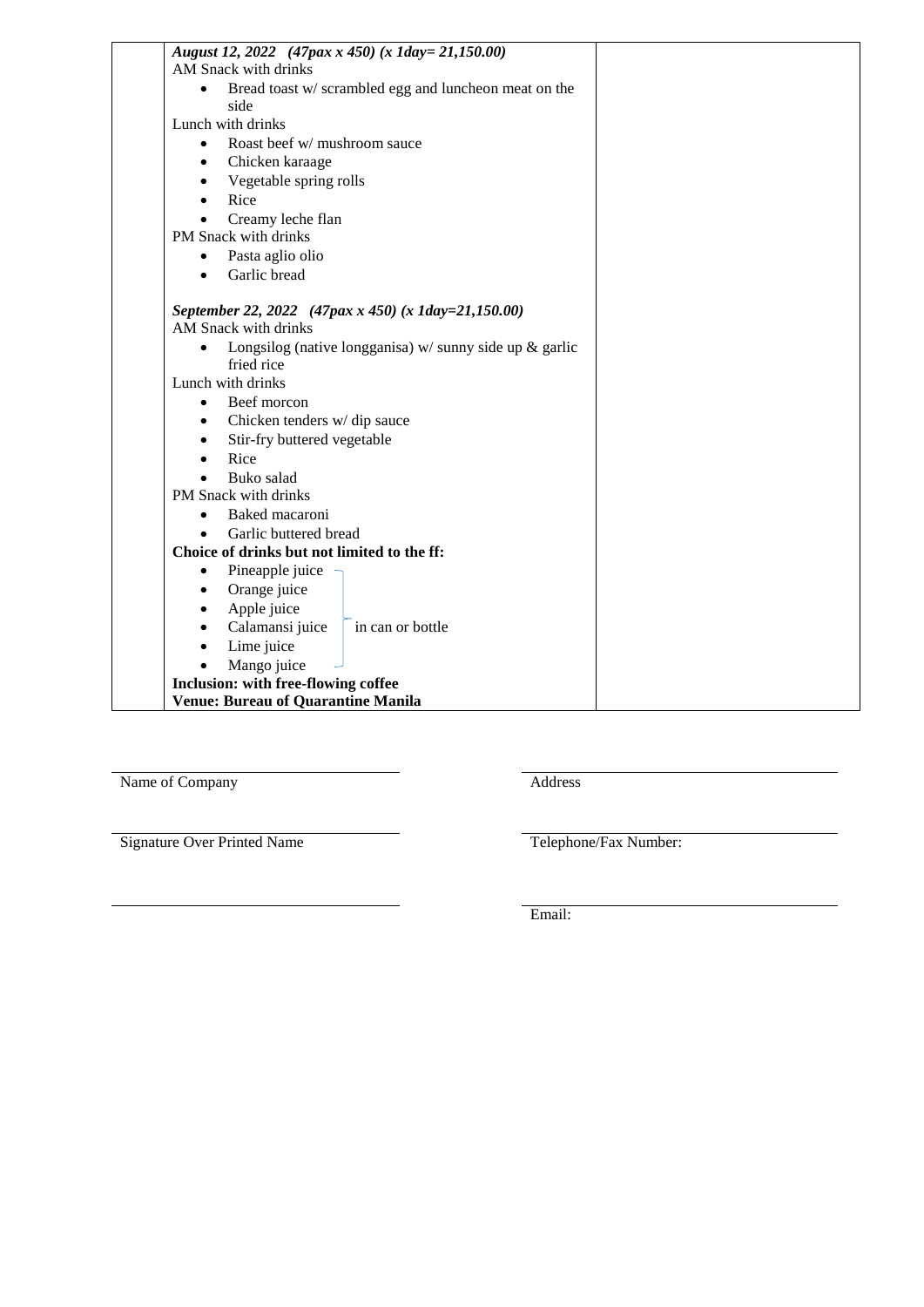# **PRICE SCHEDULE Meals for the Conduct Training on ISO 9001:2015 Quality Management System (QMS) RFQ NO. NP-SVP-2022-08**

| Item<br>No | Item Description                                                                            | Qty | Unit | ABC        | Unit Price          | Amount |
|------------|---------------------------------------------------------------------------------------------|-----|------|------------|---------------------|--------|
|            | Meals for the Conduct<br>Training on ISO<br>9001:2015 Quality<br>Management System<br>(QMS) |     | Lot  | 333,900.00 |                     |        |
|            |                                                                                             |     |      |            | <b>Total Amount</b> |        |

• All prices offered (unit price and total bid price) must be typed or written in indelible ink

After having carefully read and accepted your conditions, I/We quote you on the item/s at prices noted above.

Name of Company Address

Signature Over Printed Name Telephone/Fax Number

Email: